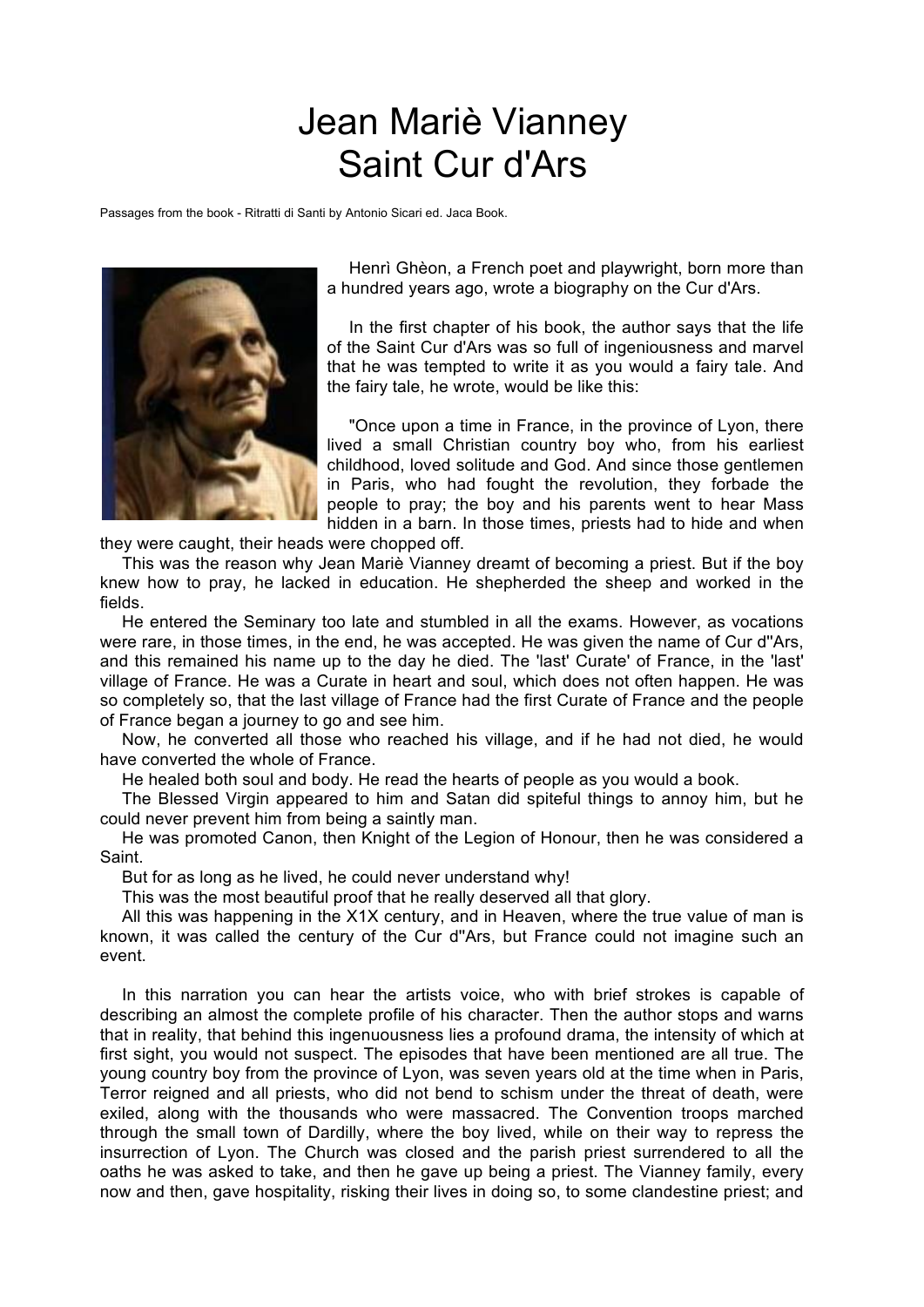in a room with shutters ajar and protected by a hay cart which was parked opportunely outside the house, (while some farmers stood on watch at the doors), Jean Marie received his First Holy Communion, at the age of thirteen: this was during the so-called "second Terror."

He received his vocation at a very early age, as he himself will tell later, *"following a meeting I had had with a confessor of the faith",* namely when he came to understand that to become a priest also meant to be ready to die for your ministry.

But if the boy could not frequent the parish church, even less was the possibility to frequent a school, which were just non-existent.

When for the first time he finally succeeded in attending a school he was seventeen years old.

He tried desperately to learn, with the help of a friendly priest who believed in the boy's vocation, but the results were poor. The Cur d'Ars, will later say about that priest, *"he tried for about five or six years to teach me something, but it was just a waste of time and fatigue, because he never succeeded in getting anything into my head".* There is a lot of humility in this expression, but also a great deal of truth.

The difficulties then became overwhelming when it came to facing the studies of philosophy and theology, moreover in a seminary, where these were studied using Latin scripts and explained in Latin.

It was thanks to the parish priest of Ecuilly, who was highly esteemed in the Diocese, who made it possible for him to obtain all the facilities (both of study and exams) and made his sacerdotal ordination possible, by appointing him, himself, as vicar.

He was ordained at the age of 29, in 1815, the same year in which Don Bosco was born in Turin.

His first years of ministry were spent in the school of the saintly priest who had helped and educated him with such zeal: *"He is guilty of one thing,* Jean Marie Vianney will say later, *one which I think will be difficult for him to justify when he will stand before God: to have allowed me to enter the Holy Order*".

This is to be clearly understood, Jean Marie desired with all his heart to become a priest, but he felt deeply unworthy. The parish priest of Ecuilly, on the other hand, perfectly understood Jean Marie

he protected and spurred him because he was convinced he had an excellent vocation, and that his scarceness of instruction would be compensated by his particular intelligence of faith. He was proven to be right, Jean Marie, on his part, was convinced that he had received an enormous and unmerited gift.

*"I think,* he will say, *that the Lord wanted to choose the most stubborn parish priest in order to obtain the best. If He had found one worse than me, he would ha replaced me, in order to show His great mercy."*

These words contain his spiritual drama, a mystical drama so deep, which needs to be perceived by intuition

This young priest's charisma will be his total disappearance in ministry, only to be a priest, Gods minister, to such a point where his person is totally mixed and blended with the gift of priesthood.

The Cur d'Ars will become the patron Saint of all parishes of the world, because he will live with a desperate longing to be annulled before the unmerited gift that he had received, to consume his every human substance in practising it; and he will do so in penitence, in physical consumption, and in the hardest of mortification's.

I said with: "a desperate longing". The Cur d'Ars will say, that he himself was not able to understand the temptation of pride, whereas he well understand the temptation of despair, that of the deep uncomfortable feeling of inadequacy which only total abandon in God can soothe

It is very important that we understand the roots of the drama, by beginning from some of our own experiences.

Many times Christians fell almost obstructed by the human limitation of their priest.

They say: *He isn't able to preach",* or *"he isn't capable of human relationships"* or *"he isn't a saint"* or *"he is a sinner like everyone else"…", "why should I confess to him, he is worse than me…?"* and similar complaints.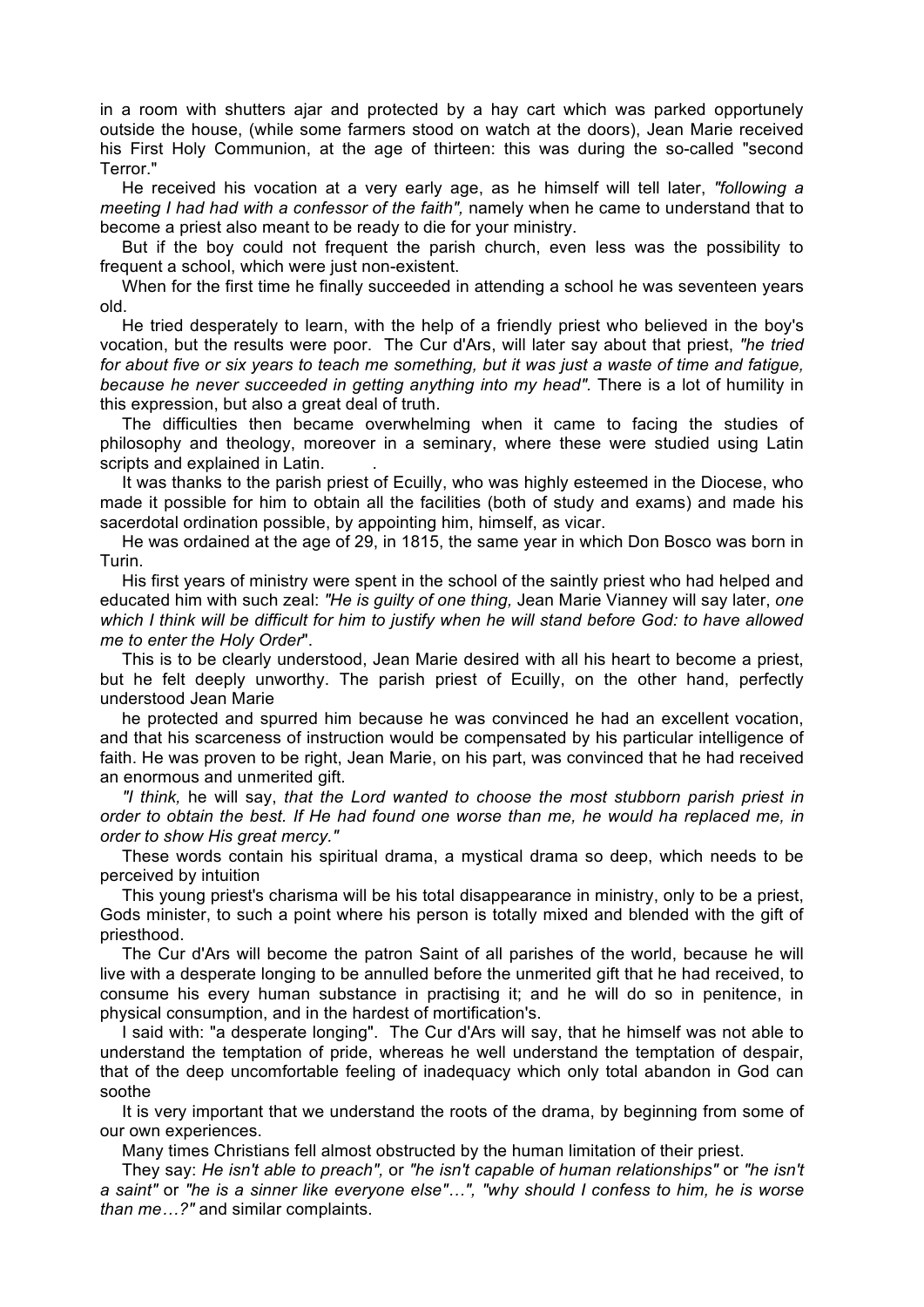Put together for an instant all the objections, more or less instinctive, that you have felt or heard or in your experience, as far as priests are concerned. Well: the most serious aspect of these objections consist in the fact that take us back to the bare objectivity of the ministry: the only important point is the sacred action of God, who acts through this man-priest.

This ineffable drama, is personally incarnated by the Cur d'Ars, before his own person and before God.

He said:*"From a certain point of view, a priest shall only be understood in Heaven. If we were to understand him here on earth, we would die, not from fear but from love…After God a priest is everything: Leave a parish without a parish priest for twenty years and they will adore beasts."*

But on the other hand, he added:

*"How frightening it is to be a priest! How he is to pitied when he says Mass as just something ordinary! How unfortunate a priest who has no spiritual life!".*

To tell the truth, this is not his problem. Not likely, when he says mass he seems to see God, that so intense and moving are his celebrations

He will live with a constant fear, until up to a few days before his death, to be overcome by the temptation to despair.

Three times he will try to flee, during the night, and try to reach the Bishop and ask his permission to retire in solitude "to repent his sins"

The last time he tried to 'run away' was when he was famous and well known in France, three years before his death. He 'ran away' during the night, while his parishioners were awake, on watch in order to stop him. The liveliest collaborators hindered him in every way possible, asking him to recite their morning prayers with them, and hiding his breviary, until the crowd of parishioners blocked the road and crying they begged him to remain.

*"Master Cur, if we have displeased you in any way, tell us, we will do anything you want to please you.",* they cried.

He allowed them to lead him back into the Church, to his confessional, *"condemned"*, in the most spiritual sense of the word, saying to himself: "*what would become of these poor sinners, if not?"*.

To those, who the day after reminded him of the *happenings* of the night before, he humbly said: "

*"I acted like a child".*

But he was not fleeing from weariness or fatigue; he fled from the fear of not being worthy.

He said: *"I do not regret being a priest because I can say mass, but I would rather not be a parish priest."*

He thought that his nomination depended on the fact that the Bishop had been mistaken in judging his capacities, and so he was a hypocrite, because he was able to hide his worthlessness.

*"How unfortunate I am! There isn't a person who isn't deceived as far as I am concerned, even Monsignor is deceived. I must be a real hypocrite!"*

To tell the truth, there was more than one person how despised him. A parish priest who lived in a village nearby, and saw the number of penitents on their way towards Ars, wrote to him saying: *"Master Cur when one possesses such little knowledge of theology as you, they should never enter a confessional"*

And others went as far as preaching in disfavour of him.

To this the Cur of d'Ars replied:

*" My dearest and beloved brother, I have so many reasons to love you! You, alone, are the only one that has known me so well!"*

And asked him with insistency to help him be released by the Bishop from this parish of which he was in charge so that he would be free *"to go to a corner and grieve over my miserable life, having been replaced of the charge of which I am not worthy to hold because of my ignorance"*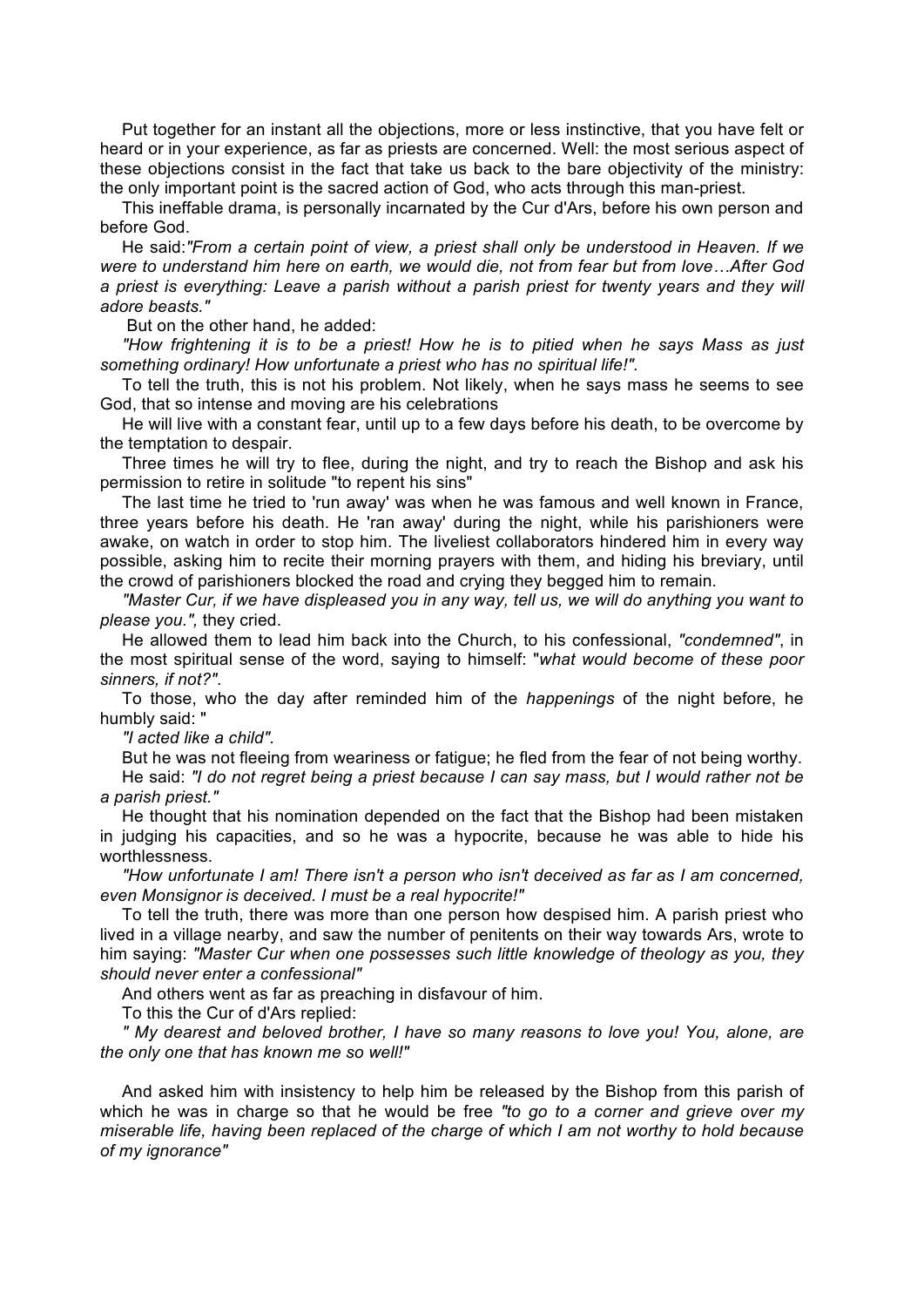But this humble and suffered concept of self, take note, was not caused by a sad, melancholy or anguished character, On the contrary, he is a vivacious man, capable infact of sense of humour.

Rather, in its formation, there are two factors of different entity in competition*.*

One is, undouthfully a social-historical factor: he received a very strict education, marked by a Jansenist rigour, very worried and troubled about the mystery of predestination and damnation

At the start of his priesthood, he will use the same rigour with his penitents and in his preaching, which however, will leave place for a vibrant and diligent exaltation of the love of God. But there is also the mystical factor. Which is stronger.

It will be he, himself, who reveals it to one of his penitents:

*"My child, never ask God for the full conscience of your misery. I asked Him once for it, and I obtained it. But if God had not given me the strength I would have immediately fallen in despair."*

And to one of pastoral collaborators:

*"I ask God to give me conscience of my misery. I obtained it; I was so overcome by my misery that I prayed that the pain it caused me would be lessened. I did not think I could bare it."*

And again he confided:

*"I was so frightened by the knowledge of my misery that I immediately implored the grace to forget it. God listened to my plea, but he left me sufficient light of my misery to make me understand that I am a good for nothing.".*

We must be very careful here. In the lives of many mystics this experience is to be found, it is a sort of *"spiritual night"* which is necessary in order to take part in the mystery of the passion of Christ and be totally abandoned in the hands of the Father and so filled with his Love.

The same expression used: *"God is all, I am nothing",* by Saint Augustine, Saint Frances, Saint Catherine of Siena and some young Saints of our times

This experience in the Cur d'Ars life, intimately binds to that mission, of which I have spoken: to become a priest, that is, totally and gloriously, with which no human pride can ever again interfere, this, by the power of grace which God bestows on his creature.

*"Dear God, does not need anyone, he uses me for his great work, even though I am a priest without science. If he had had another parish priest at hand who had had more reasons than I had to humiliate himself, he would have chosen him and done good a hundred times more, through him."*



But, in this *"spiritual night"*, how does the Cur d'Ars live? First of all, he is certainly not one who loses time in 'pondering over his wounds' (which inevitably happens when, we are dealing with what is only a complex psychic and not holy humility).

Rather, he offers his entire humanity to the service of God. Before all with the knowledge that he must "sacrifice himself".

Even today, the sight of the instruments of penance that he used, to hear the style of life he choose, the fasting he practised, the night-watches, the abstinence of every minimum physical comfort, are impressive.

If he sleeps a few hours on bare wooden boards, if his food is scarce, taking boiled potatoes from a pot which have to last for days, if he whips himself to the point of fainting, he does so overall because he is the parish priest, and so, its up to him to ask for forgiveness of his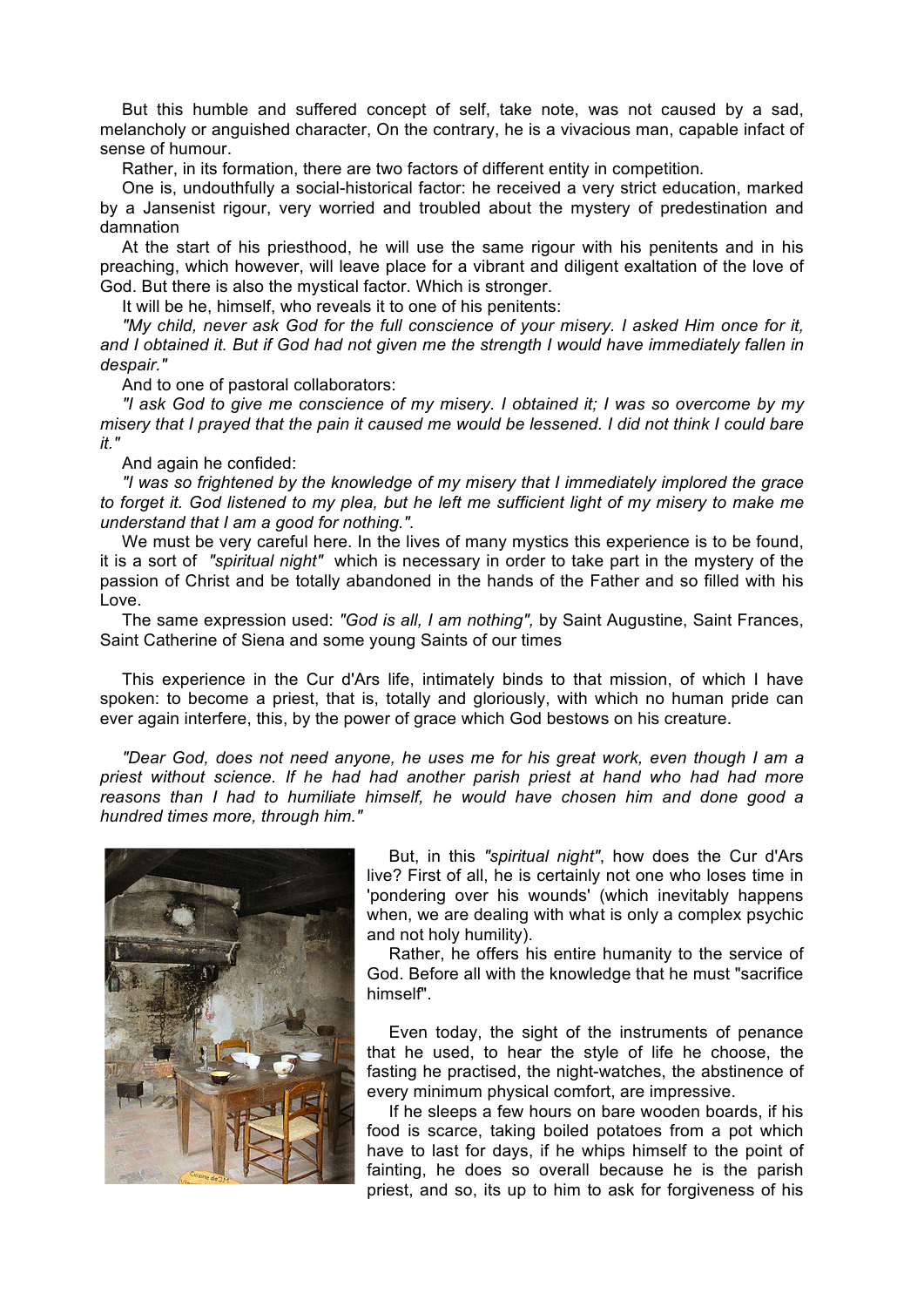children's sins; he hears a lot of confessions, and it is up to him to do the penance that would be too hard for the sinners even if they deserve it.

*"My God, grant me the conversion of my parish. I am willing to suffer all that you want, for as long as I live, if only they be converted".*

From another point of view, if he had not dominated his body and his senses to such an extent,

how could he have ever resisted a vocation that nailed him, without interruption for more than twenty years to a confessional, to the point of exhaustion, for 15-17 hours a day, without ever succeeding in getting to the end of the rows of penitents who arrived from all over France and persistently asked to be heard.

Every detail, in the lives of Saints, in order not to seem ambiguous, must be looked on keeping in mind the design that God has for them.

In second place, the Cur d'Ars lived with the preoccupation that he must be for his faithful, the good shepherd.

First of all to instruct them.

The parish priest who had preceded him, in one of his rapport's, left written that the people of this parish were so ignorant, so void of religious education, that the major part of the children: *"were no different than animals, if not only for the fact that they were Christened".*  And the same goes for the adult men. They were far from the teaching of the Church or however passive attendees and rarely even that.

He meets them everywhere, he knows them all personally, and he keeps them in Church by preaching sometimes for as long as an hour. At times he is confusing, sometimes he is touched. Sometimes he interrupts and, pointing to the Tabernacle says, with a tone of voice that is shear torture: *"He is there."*

He speaks to them 'face to face', using their language, their yardstick. We must be careful in saying that the Cur d'Ars wasn't intelligent. In his sermons he revelled vivacity and planning of language that caused amazement.

This the way he spoke to his faithful about their unwillingness to pray, describing a typical family:

*"In the home, they never dream or think of saying 'prayers before meals', or the prayer of thanksgiving after meals, not even the Angeles. If they happen to say them, out of habit, to watch them pray, would made you feel ill: the women recite them in a hurried fashion while at the same time they call their children or domestic help, the men while they twist their caps or hats in their hands as if they were looking for holes in them."*

*"They think of God as if they knew for certain the He does not exist and is something to laugh about."*

And again about the love of God:

*"Our Lord on earth is like a mother who carries her child in her arms. This child is naughty, he kicks his mother, he bites her, he scratches her, but the mother takes no notice of this because she knows that if she lets him go, the child will fall, he cannot walk on his own.*

*Now you know what our Lord is like; He bears all our ill-treatments, he bears all our arrogance, and He forgives all our silliness, He has pity on us, notwithstanding our faults."*

## And then again on pride:

*"Here is someone who torments himself, he agitates himself, he makes a lot of noise, he wants to domineer everything, he thinks that he is something, he seems to say to the sun: "*get out of there, let me light the world in your place!…*"There will be a day when this proud man will be reduced to nothing more than a pinch of ashes and will be carried away by river to river…to the sea."*

This is pastoral culture of the Cur d'Ars.

Other times he will tell them:

*"We cannot wait for the moment to rid ourselves of the Lord, as you would a pebble in a shoe."*

Or: *"The poor sinner is like a pumpkin that the housewife splits in four and inside she finds nothing but worms."*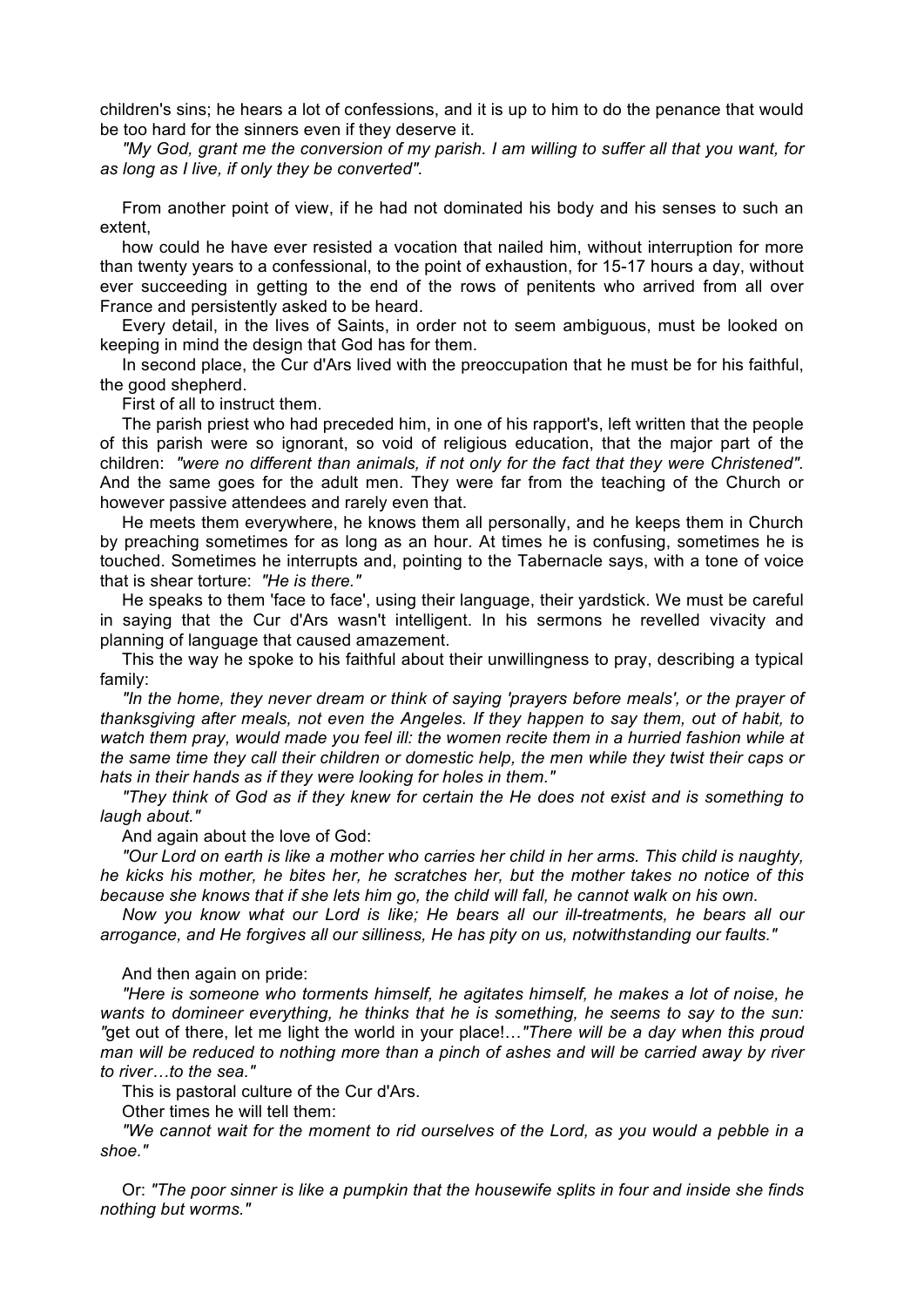Or: *"Sinners are as black as stovepipes."*

One thing is to make a list of the phrases, another is to see and hear how these phrases come from his heart, and how they dig deep into the soul.

The fact is that on their way out of Church everyone was saying: *"They say that the Cur d''Ars is not educated, I do not know if this true but I do know that the Holy Spirit has taken the task of enlightening him."*

Apart from the building of an orphanage for abandoned children and an Institute for the education of boys, his pastoral activity regards three aspects of parish life, which he immediately identifies as signs of the profound dischristianization, which France at the time was subject to.

On one side: working on Feast days and the habit of cursing, as signs of an outcoming atheist practice with which you deny by fact that God exists, while you also claim and say to believe in Him.

The Cur d'Ars knows that working on feast days and Sundays means attachment to money, for his farmers, it means making time and life inhuman. Casually, the gentlemen of Paris are tempting, in the meantime, to abolish all feast days and Sundays and replace them with decades, one lay day of rest every ten, in order to make them forget the Lord's day and the feast days of Saints.

Jean Marie Vianney will not be in peace until he may write in his parishes' 'questionnaire' that on feast days you only 'rarely' work, and until strangers passing through his village will not be marvelled in seeing three carters trying to calm a restive horse who has overturned its load, and that, never the less they are calm and not cursing.

The are so impressed that they take note of it as news to be spread around.

Another battle that the Cur d'Ars fights is against the brothels, which he sees as, 'the devil's shops', the school where hell proposes and teaches its doctrine, the place where souls are sold, where families are destroyed, where health is lost, where rows begin and where murder is committed.

Before we smile at this, we must first think of a village with a population of 270 people, 40 houses, of which four of these are taverns, two of these right beside the Church.

Let us imagine these as alternatives to the Church on Sundays and alternatives to ones home during the long evenings and nights. Let us think of these as the place in which the only possible drug of the times was sold, wine; where the money earned for the family's upkeep was spent, and where during sprees of wild drunkenness, hatred and rows were alimented

The preaching and the intervention of the Cur are so decisive that first the two taverns beside the Church are forced to close and then followed the closing of the further allocated.

Later on, seven attempts to open new taverns will fail.

The third pastoral question in cause is that of "dances": the Cur d'Ars said: that the devil surrounded the dance halls like a wall that closes a garden, and those who entered them *"leave their Guardian Angel outside the door, while the demon takes on his task and takes his place, so that at a certain point there are as many demons as dancers in the hall".*

In the situation of the times, the country dances and the incursions of dancers from one village to another are really the only concrete vehicle that succeeds in imposing a certain dishonesty of attitude and custom, that the family are unable to embank. And for as much as they wanted to be modern, the mimed or camouflaged means of certain types of dances. the impurity of the youth, the conjugal infidelity and lust, have never been Christian virtues, not even today.

These social vices also slowly disappear, almost completely thanks to the love and respect that the people had for that saintly man, who prayed and did penitence for them

But above all, it was in the confessional that the educational activity of the Saintly Cur took place.

Towards the year 1827 the fame of his holiness began to spread. In the beginning there were only fifteen or twenty pilgrims a day. In the year 1834 they were counted to be three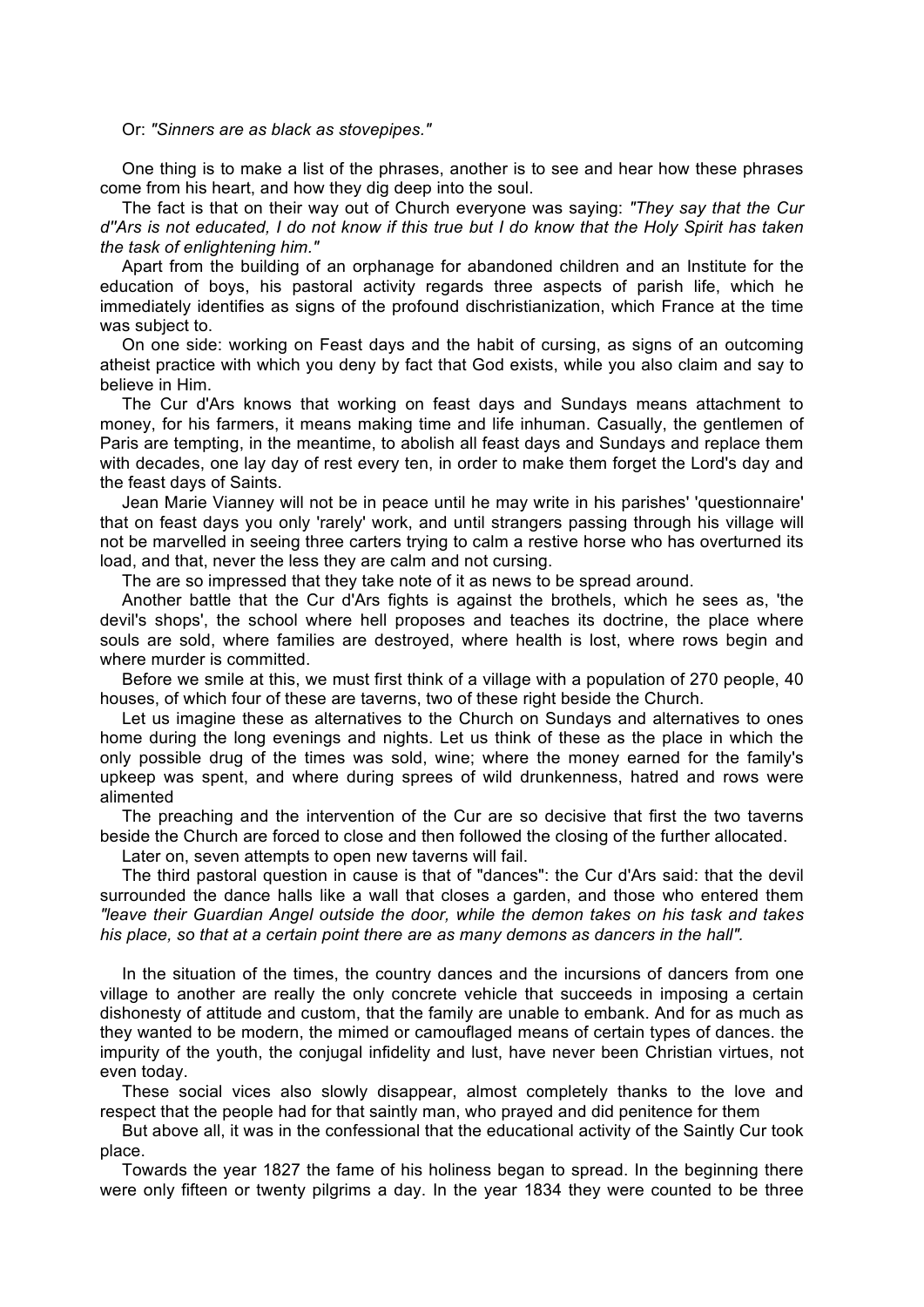thousand a year and during the last years of his life, they counted eighty thousand to a hundred thousand.

It became necessary to organise a regular daily transport service from Lyon to Ars. A special ticket window where return tickets for Ars, with an eight-day validity, were sold at the railway station, (tickets which in those days were an exception) had to be opened, because the average time needed in succeeding in getting into the confessional was a week

And so the real mission of the Cur d'Ars began: his "martyrdom of the confessional"

During the last twenty years he would remain an average of 17 hours, beginning towards one or due o'clock at night during the good season, or towards 4 o'clock in the bad season, finishing late in the evening.

The only pauses were to celebrate Mass, the recital of the breviary, catechism and a few minutes for something to eat

During the summer the air was so suffocating that the pilgrims, in turns, had to go outside in order to breath and so resist; in winter the cold was torture.

*"I asked him how could he remain for some many hours in such a position, in such rigid weather, with nothing to heat his feet". "My friend",* he said, *"the fact is that from All Saints Day up to Easter, I cannot feel my feet."*

But the sacrifice of being there almost dragged and nailed by the crowds, in whatever sort of weather, and at whatever hour of day or night, was not yet his greatest sufferance.

The greatest sufferance was the waves of the vile sins, which poured over him like a sea of oppressive slime.

All I know about sin, he said, I learned it from them.

He listened to them, he read their minds as you would an open book, but above all he converted them.

Often he had time for very few words and towards the end his voice was so faint that it was almost impossible to hear him. Non the less, the penitents came from his confessional distraught.

*"If the Lord was not so good, but He is infinitely! What harm did Our Lord do you that you must threat Him in such a way!"* 

or: *"Why did you offend me so? This Our Lord will say to you one day, and you will not know what to answer Him".*

Frequently, above all when he had sinners before him, who were scarily aware of their sin and so were also scarily sorry for their sins, the Saint Cur would begin to cry. And it was an ineffable experience to see, with your own eyes, a true pain, a real sufferance, a real objective passion, made "experience": it was as if for an instant you could see the suffering of God for your badness, incarnate on the face of the priest who was confessing you.

Preaching at a spiritual retreat for priests in the piazza of Ars, last October, John Paul II spoke to them of the necessity to give back to the faithful this same experience of forgiveness.

He said:

*"I am aware that you encounter a lot of difficulty: the lack of priests and above all the dissatisfaction of the faithful in regards to the Sacrament of Pardon. You say:*

*"It has been a long time since I last went to confession! This is the real problem. Does this not hide perhaps, a lack of faith, a lack of the sense of sin, of the sense of mediation of Christ and the Church, contempt towards a practice of which only remains the deformations tied to habit"*

We note that the Cur d'Ars general Vicar had said to him:

*"There is not much love of God in this parish, you shall give it."* And the Saint Cur d'Ars also found penitents with little fervour. It was thanks to what secret that he attracted, believers and non-believers, saints and sinners? It is true that if the Cur d'Ars was harsh in some of his preaching in order to flog sin, he was, like Jesus, full of mercy in his meetings with each and every sinner. Abbot Monnin had this to say about the Cur d'Ars:

*"He is a hearth of tenderness and mercy. He is flamed with the mercy of Christ"*